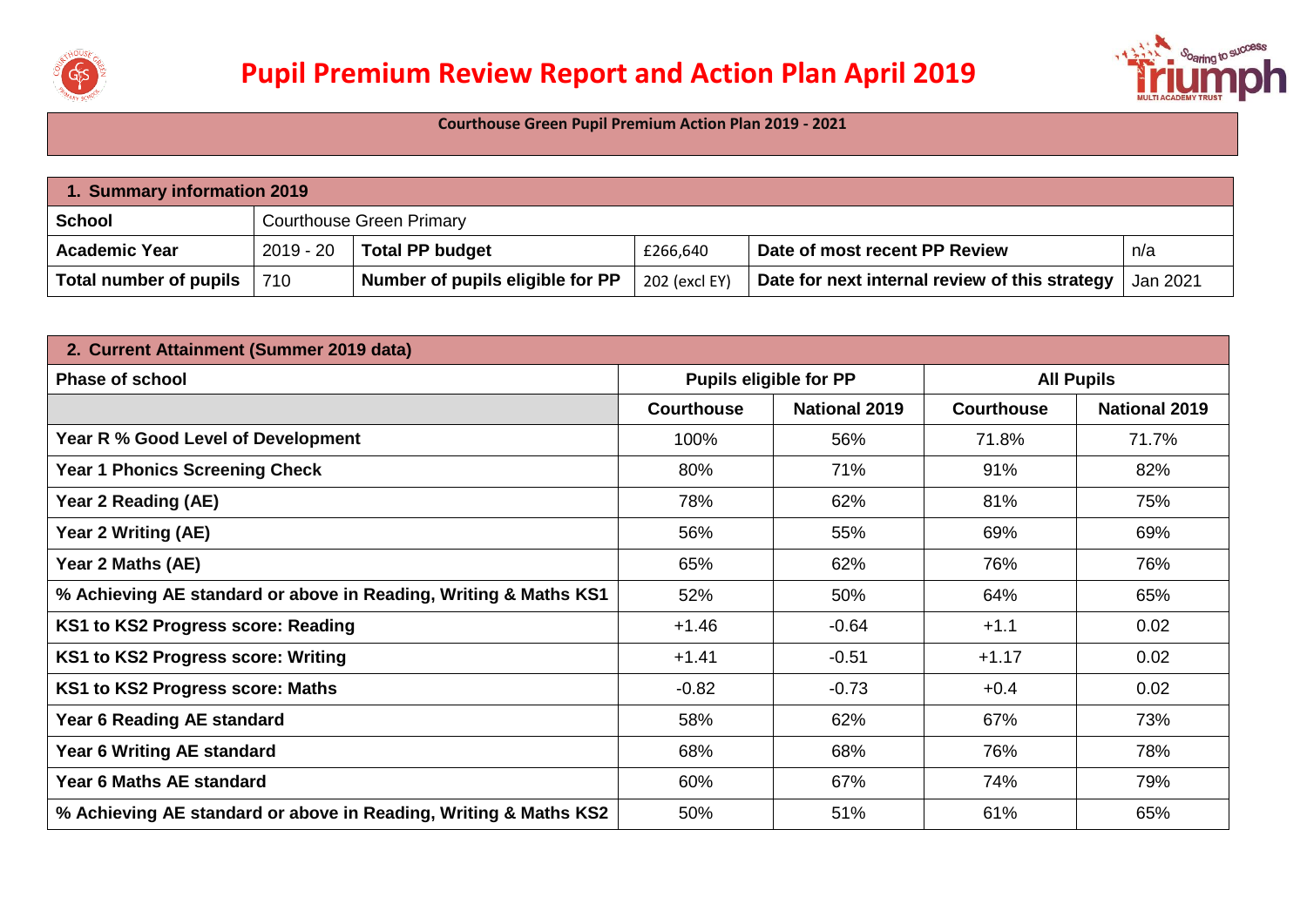### **Current Attainment (July 2019 data)**

|                                  |           | <b>READING</b> | <b>WRITING</b> |            | <b>MATHS</b> |            | <b>ATTENDANCE</b> |            |
|----------------------------------|-----------|----------------|----------------|------------|--------------|------------|-------------------|------------|
| <b>COHORT (DP PUPILS)</b>        | <b>DP</b> | <b>ALL</b>     | <b>DP</b>      | <b>ALL</b> | <b>DP</b>    | <b>ALL</b> | <b>DP</b>         | <b>ALL</b> |
| Y6 (DP 40) (DP + SEND 17)        | 58%       | 72%            | 42%            | 64%        | 48%          | 70%        | 96%               | 96.9%      |
| <b>Y5</b> (DP 33) (DP + SEND 16) | 64%       | 67%            | 42%            | 40%        | 46%          | 55%        | 95%               | 95.7%      |
| <b>Y4</b> (DP 27) (DP + SEND 8)  | 63%       | 82%            | 52%            | 69%        | 48%          | 74%        | 95.9%             | 96.3%      |
| <b>Y3</b> (DP 33) (DP + SEND 13) | 78%       | 75%            | 75%            | 71%        | 75%          | 73%        | 95.3%             | 96.5%      |
| <b>Y2</b> (DP 23) (DP + SEND 9)  | 78%       | 82%            | 61%            | 74%        | 65%          | 81%        | 95.8%             | 96.3%      |
| <b>Y1</b> (DP 14) (DP + SEND 4)  | 43%       | 80%            | 36%            | 74%        | 71%          | 83%        | 94.7%             | 95%        |
| YR (DP 7 ) (DP + SEND 0)         | 100%      | 74%            | 100%           | 69%        | 100%         | 74%        | 93.8%             | 94%        |

Across the school, from Year R to Y6, progress for DP progress is at least good from July 2018 to July 2019. In all years the attainment of DP pupils in Reading, Writing and Mathematics has increased and the gap between DP and non DP has closed. In Y1 the gap between DP and Non DP is particularly wide due to a very small number of DP in the cohort, some of whom are SEND or LA. The attainment and achievement of the DP HA children continues to be a priority. In order to close the attainment gap between DP and other pupils, we need to accelerate the progress of DP pupils through specific and targeted intervention. In July 2019 assessment DP pupils at Courthouse achieved in line or, in many cases, better than their peers within the local authority. Reception GLD increased considerably and 100% DP pupils in the cohort left the EYFS with GLD. This increase compared to their local authority peers was also mirrored in the Year 1 Phonics Screening results and Year 2 pupils at AE in Reading. In Writing and Maths Year 2 AE was broadly in line with local authority data. A particular strength for DP Courthouse pupils was in the KS1-KS2 progress score in both Reading and Writing which was significantly higher than their peers in other local authority schools. Our end of KS2 SATS results were broadly in line with local authority scores bar maths where the Courthouse scores were slightly lower. This has been reflected in the improvement focus listed in this strategy and through intervention which we know has the best impact on our learners.

#### **Executive summary**

This review of provision for Disadvantaged Pupils was conducted by SLT and also Sue Berti (LA Consultant). The school was last Ofsted inspected by Ofsted in 2013 (judged as good). Review of the website shows that it is compliant in terms of annually sharing a PP Strategy which is reviewed and updated annually.

## **Focus of the review**

Is PP spending being used to maximum effect? How will future PP funding be allocated to have the greatest impact?

- 1. Aspiration What are the habits and attitudes to learning both in and out of school?
- 2. Reading How well developed are the skills of fluency and comprehension across school?
- 3. PP+SEND Would they have an SEND need if they weren't DP? How effectively does Maths No Problem enable them to catch up?
- 4. Writing Are DP GD making the same rate of progress as non DP GD in writing?
- 5. SMSC How effectively does the use of PP funding develop positive strategies to support DP pupils mental health?

### **SUMMARY following the review**

**Reading** provision in school is ensuring that DP attain and make progress in line with their peers. Reading conversations indicated that reading at home was happening more frequently with good parental engagement, higher up school the parental support is having less impact because parents not seeing the 'need' to read at home nor adding to the learning through the conversations that they are having with their child about the text that they are reading. Few Y4-Y6 have someone reading at home with them and the books that they are reading are not always age specific. Pupils were not able to say who their favourite author was so not pursuing wider reading. Our reading diet at school is inspiring them in the classroom as they said that they enjoyed reading lessons but this isn't promoting an independent desire to read about of school. Choice of texts in class is positive and Reading support in school through after school reading clubs, Volunteer readers such as Cadent positive. Reading Learning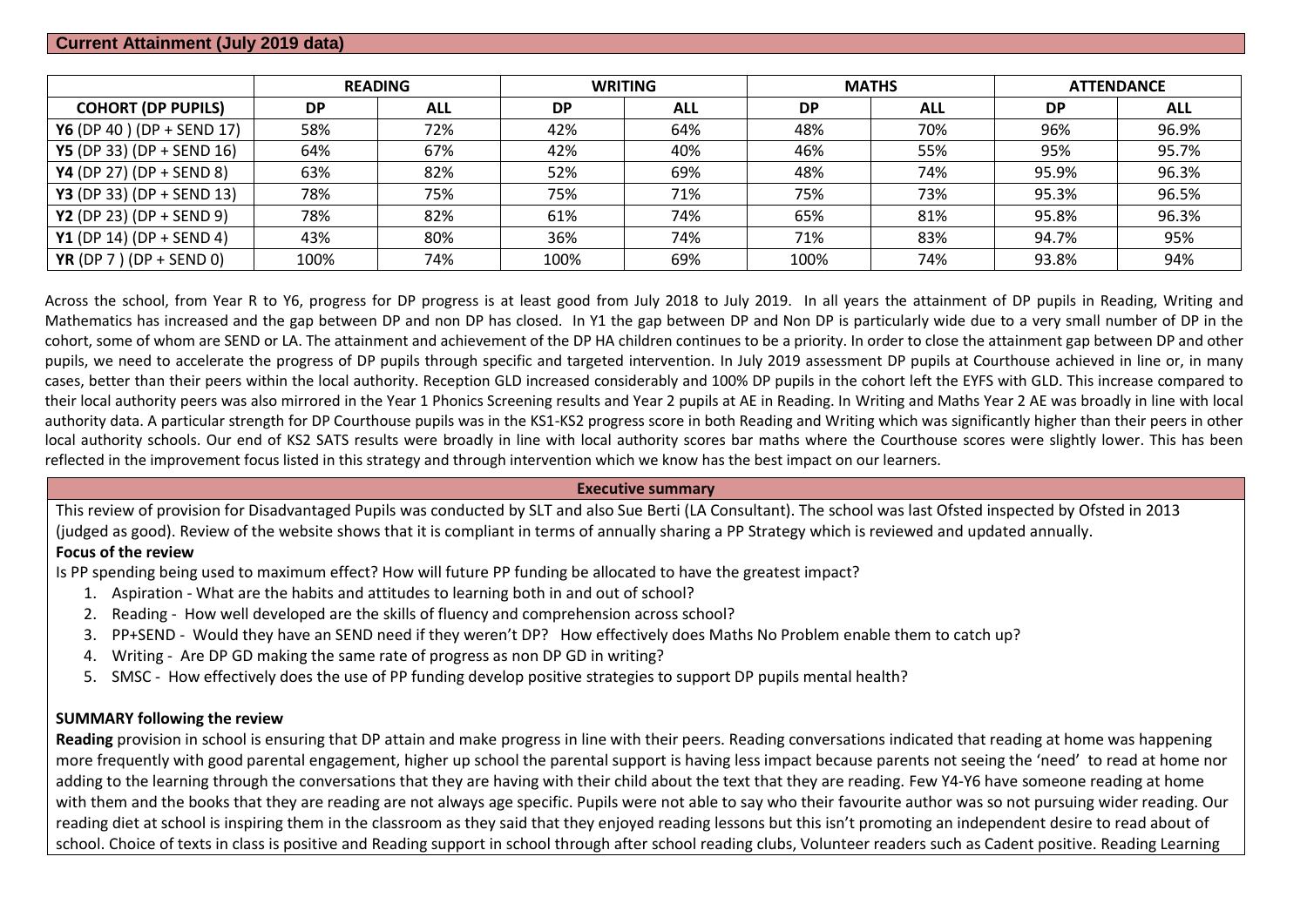Walk showed all applying reciprocal reading approach, pupils were focused, positively collaborating, enthusiastic, showing an enjoyment of text. Learning was being deepened through the challenge of teacher questioning but this was inconsistent across school. DP not always effective at partner work in Y2.

**Writing** progress is in line across the school but not closing the gap. Are we giving them enough feedback to improve and is our expectations high enough? GD writers referenced wider experiences (journals/diaries at home, visits as a result of schools 11B411 and our wider curriculum is inspiring them. Books showed progress evident and application of age specific skills – how do we accelerate progress of DP to further close the gap?

**Maths** progress in line across the school, attainment gaps (Y1, Y2, Y4) DP SEND is inline with DP progress and is good. Where practice is strong, pupils are having a maths pre teach, some intervention was identifying misconceptions but inconsistent across school. Is our intervention too fluid – should there be a maths entitlement to specific intervention? Learning Walk and book looks demonstrates that maths no problem support DP+SEND well to enable them to be challenged and to make good progress. Where the learning climate is really strong attainment and progress of SEND + DP is accelerated.

**SEMH** provision through thrive action plans and nurture indicates that 73% who have either are DP, this intervention is having a good impact. Pupils are making good progress against thrive assessments with fewer behaviour incidents occurring. All FTE this year are DP. Attendance very low and lower this year (PAs are all in SC / Early Help) DP attendance at clubs is lower than Non DP. Whole school strategies work for the most but hard to reach families need to buy into school life more to access support and opportunities.

# **Focus for Further improvements**

- How to ensure that our children are self motivated to read at home? How do we ensure provide the 'book talk' that some pupils get from home about authors and the excitement about reading in order to establish reading habits beyond school?
- How our Feedback impacts on learning in writing? Provision and practice. Peer tutoring CPD for staff and children
- How do we diminish the impact of vulnerability from home to promote esteem, hope, aspiration and ability to self regulate and make appropriate choices to reduce FTE and increase attendance
- Maths entitlement intervention
- Personal hook (positive relationships and being personalised)
- Consistency of teaching (get all to the quality of the best) personalised coaching
- DP intervention of RWINc

# **Targeting spend on**

Interventions – RWINc, Maths, Reading.

### **Intervention which impacts our learners**

- Reading after school intervention
- Targeting spend on cultural capital visitors in and trips out
- Engaging with parents to increase aspiration and hope
- Thrive groups followed up by 1:1
- $\bullet$  Quality first teaching coaching  $-5$ \*climate
- Attendance + Vulnerability + CT about attendance? + Relationships
- Extra curricular disadvantaged pupils well
- Nurture
- Forest school
- GD learners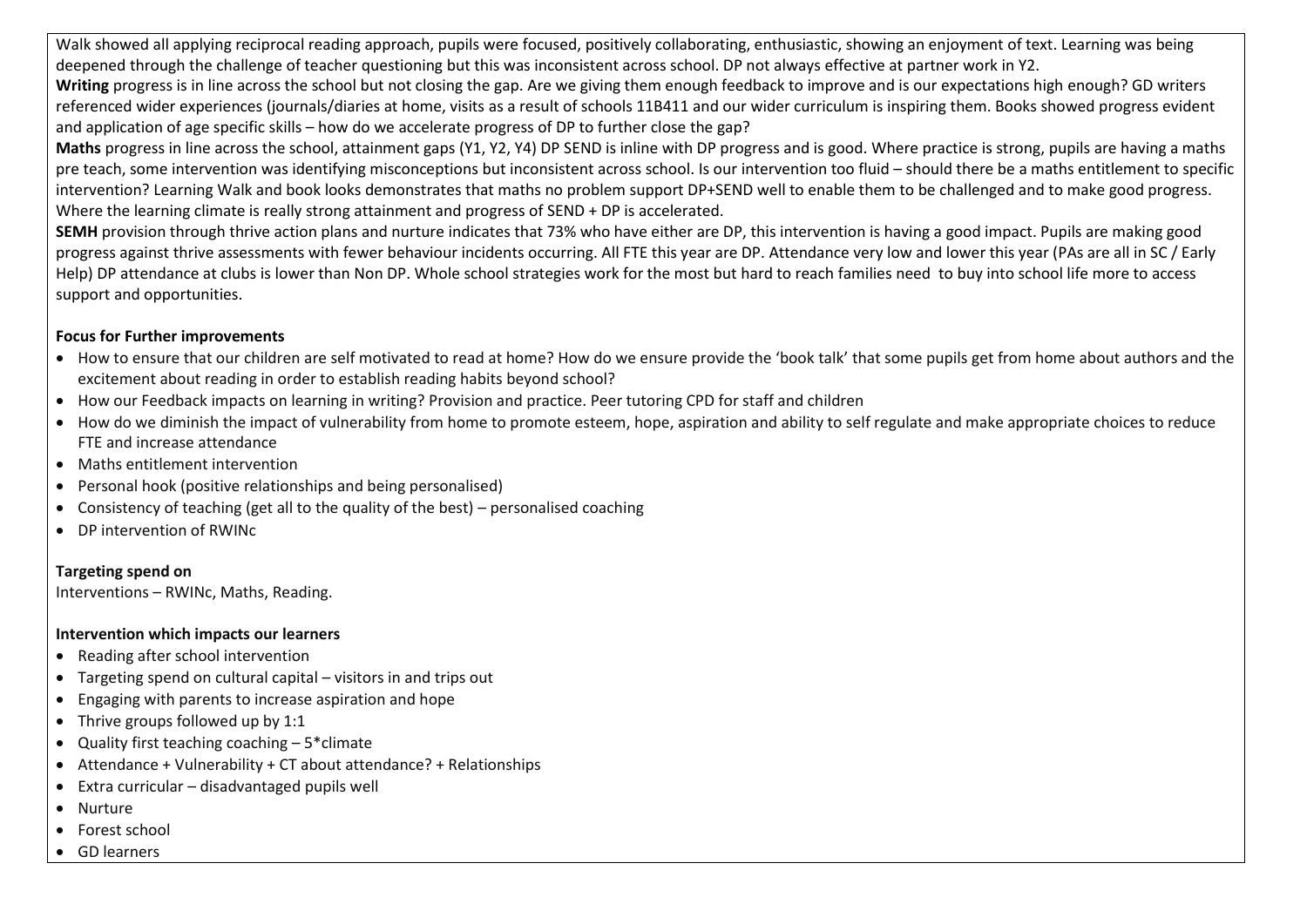### **Whole school approach**

#### **Key principles:**

We know that great teaching and careful planning has the biggest impact on all learners. To ensure that our teaching has the greatest of impact, particularly on our DP our leadership focus is to ensure that any allocation of spend is driven by careful decision making, using data and research to guide our decisions.

- Taking an evidence-informed approach to Pupil Premium spending to: compare how similar challenges have been tackled in other schools; understand the strength of evidence behind alternative approaches; and consider the likely cost-effectiveness of a range of approaches.
- Using the Pupil Premium to improve teaching quality benefits all students and has a particularly positive effect on children eligible for the Pupil Premium.
- Less is more: selecting a small number of priorities and giving them the best chance of success.
- Support middle and high attainers as well as LA in Y6 the DP middle attainers in Reading did not meet AE standard.

We follow a tiered approach to Pupil Premium spending:

- Teaching CPD to improve QFT, training and support for early career teachers and that every teacher is supported to keep improving.
- Targeted academic support on those who are not making good progress across the spectrum of achievement. Focus on how teachers and LSAs can provide targeted academic support, linking structured one-to-one or small group intervention to classroom teaching.
- Wider strategies focus on the most significant non-academic barriers to success in school, including attendance, behaviour and social and emotional support.

| Barriers to future attainment (for pupils eligible for PP including high ability) |                                                                                                                                                                                                                                                                                                                                                                                                                                                                                                                                                                                                                                                                                                                                                                                                                                                                                             |  |  |  |  |  |
|-----------------------------------------------------------------------------------|---------------------------------------------------------------------------------------------------------------------------------------------------------------------------------------------------------------------------------------------------------------------------------------------------------------------------------------------------------------------------------------------------------------------------------------------------------------------------------------------------------------------------------------------------------------------------------------------------------------------------------------------------------------------------------------------------------------------------------------------------------------------------------------------------------------------------------------------------------------------------------------------|--|--|--|--|--|
|                                                                                   | In-school barriers                                                                                                                                                                                                                                                                                                                                                                                                                                                                                                                                                                                                                                                                                                                                                                                                                                                                          |  |  |  |  |  |
| Α.                                                                                | Significant proportion of pupils do not arrive at school ready to learn due to previous adverse childhood experiences and lower levels of language which results in them lacking<br>confidence, self esteem and often an inability to self regulate their learning. We believe that this can be best addressed through highly effective home school relations to<br>improve home learning environments and practices, transition plans and consistently high quality teaching and learning across all years groups in order to close the social,<br>emotional and academic attainment gap.                                                                                                                                                                                                                                                                                                  |  |  |  |  |  |
| <b>B.</b>                                                                         | DP attain less well than their peers, we want them to make accelerated progress through peer tutoring and high quality feedback so that learners are confident to take on<br>responsibility for evaluating their own learning and respond to teachers feedback to strive to improve.                                                                                                                                                                                                                                                                                                                                                                                                                                                                                                                                                                                                        |  |  |  |  |  |
| C.                                                                                | Significant proportion of children do not choose to read at home which impacts on their vocabulary range, their comprehension of texts and the development of their cultural<br>capital. Through high quality intervention, the teaching and promotion of early reading strategies and role models that promote a love and enjoyment of books through school<br>and home we will create in children a wish to read and a will to succeed.                                                                                                                                                                                                                                                                                                                                                                                                                                                   |  |  |  |  |  |
|                                                                                   | External barriers (issues which also require action outside school, such as low attendance rates)                                                                                                                                                                                                                                                                                                                                                                                                                                                                                                                                                                                                                                                                                                                                                                                           |  |  |  |  |  |
| D.                                                                                | For a large% of PP pupils, parental engagement with school is limited. For example: Parents' Evening, attending workshops, ensuring that their child attend an after school<br>intervention / club or hearing their children read at home. This has a detrimental effect on their academic progress to that of their peers. (Particularly middle and higher<br>attaining children.) Those pupils who are persistently Absent are PP pupils and their lower than typical attendance impacts on their attainment, reducing their hours spent in<br>school causing them to fall behind on their peers, resulting in a lack of aspiration and creating a sense of hopelessness. Through a rich curriculum and range of extra curricular<br>activities we will develop them mentally, physically, socially and positively, instilling in them a wish and expectation to attend school every day. |  |  |  |  |  |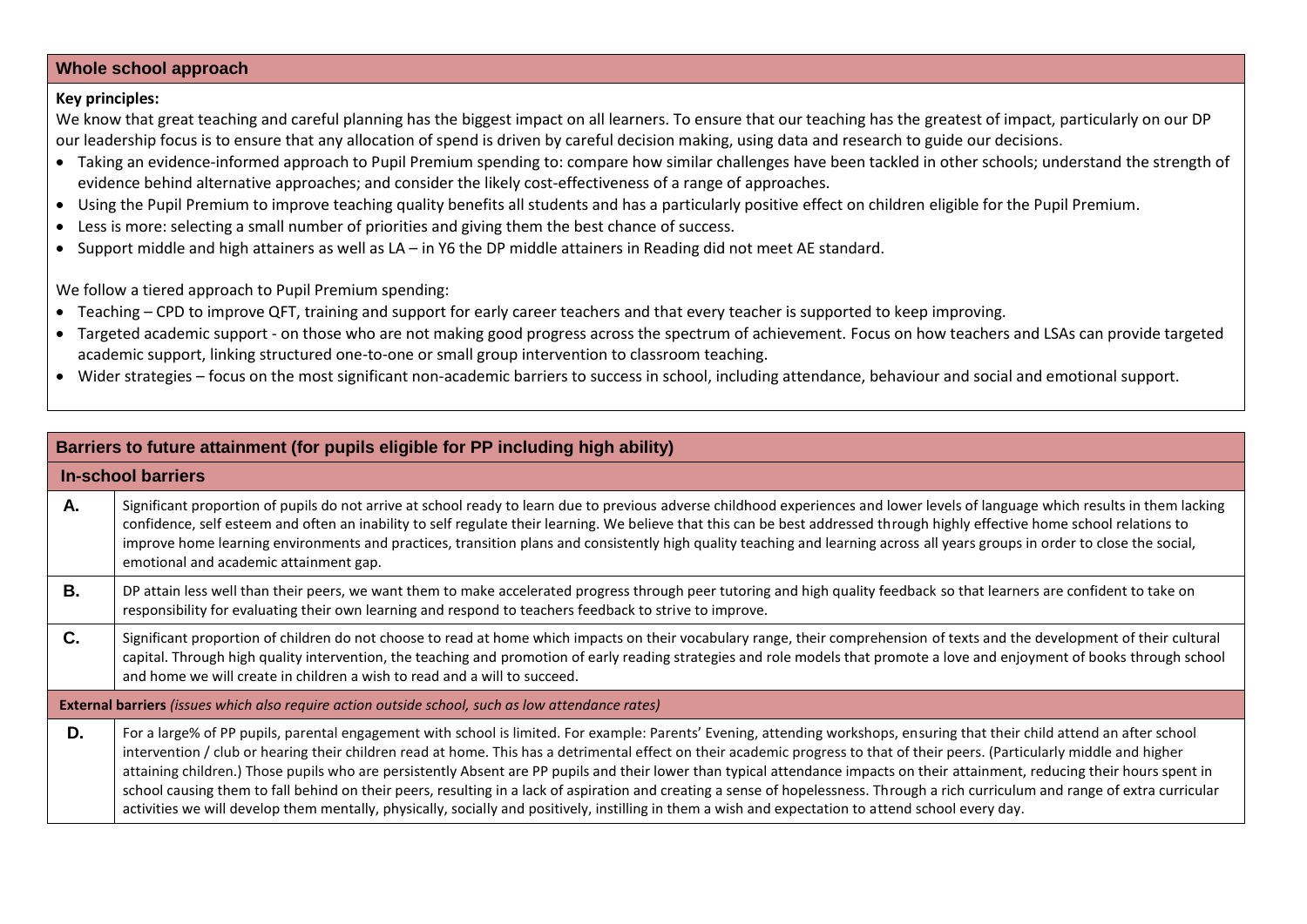|           | <b>Improvement Focus</b>                                                                                                                                                                                                     |                                                                                                                                                                                                                                                                                                                                               |  |  |  |  |  |
|-----------|------------------------------------------------------------------------------------------------------------------------------------------------------------------------------------------------------------------------------|-----------------------------------------------------------------------------------------------------------------------------------------------------------------------------------------------------------------------------------------------------------------------------------------------------------------------------------------------|--|--|--|--|--|
|           | Desired outcomes - measured by                                                                                                                                                                                               | <b>Success criteria</b>                                                                                                                                                                                                                                                                                                                       |  |  |  |  |  |
| А.        | Improved parental engagement in all events<br>across school. A reduction in behaviour incidents<br>and FTE for DP students. Through curriculum<br>provision create learners who are confident,<br>resilient and independent. | Thrive action plans/direct work and a comprehensive PSHCE curriculum results in a reduction<br>in behaviour incidents and FTE for DP children. Attendance of DP parent/ carers at school<br>events such as parents evening, reading/maths mornings and SATS meetings increases.                                                               |  |  |  |  |  |
| <b>B.</b> | DP children will make accelerated progress in<br>order to achieve in line with their non-DP peers<br>across the curriculum.                                                                                                  | All DP children will make accelerated progress resulting in the % of children achieving ARE<br>across school being in line with their non-DP peers in Reading, Writing and Maths.                                                                                                                                                             |  |  |  |  |  |
| C.        | DP children will read consistently at home, have<br>access to high quality interventions and, as a<br>result, achieve in line with their peers.                                                                              | DP children read three times a week at home and parents attend reading events at school. DP<br>children have priority in intervention planning helping them to make accelerated progress and<br>achieve in line with their peers at both ARE and GDS milestones.                                                                              |  |  |  |  |  |
| D.        | DP children have attendance in line with peers<br>and have rich extra-curricular opportunities thus<br>improving future aspirations.                                                                                         | Attendance of DP children is in line with their non-DP peers and national. A range of extra-<br>curricular activities are offered to children across the school year and DP children have an<br>expectation of attendance. All DP children attend at least one additional enrichment opportunity<br>a year to further their life aspirations. |  |  |  |  |  |

|       | Planned expenditure 2019 - 2021                                                                                              |                                                                                                                                   |                                                                                                                                                                                                                                                                                                                                                                  |                                                                                                                                                                                                                                                                                                                                    |                      |                                 |  |
|-------|------------------------------------------------------------------------------------------------------------------------------|-----------------------------------------------------------------------------------------------------------------------------------|------------------------------------------------------------------------------------------------------------------------------------------------------------------------------------------------------------------------------------------------------------------------------------------------------------------------------------------------------------------|------------------------------------------------------------------------------------------------------------------------------------------------------------------------------------------------------------------------------------------------------------------------------------------------------------------------------------|----------------------|---------------------------------|--|
|       | i. Quality of teaching for all                                                                                               |                                                                                                                                   |                                                                                                                                                                                                                                                                                                                                                                  |                                                                                                                                                                                                                                                                                                                                    |                      |                                 |  |
| Focus | <b>Desired outcome</b>                                                                                                       | Chosen action /<br>approach                                                                                                       | What is the evidence and<br>rationale for this choice?                                                                                                                                                                                                                                                                                                           | How will you ensure it is<br>implemented well?                                                                                                                                                                                                                                                                                     | <b>Staff</b><br>lead | <b>Review</b><br>implementation |  |
| A     | Reduction in behaviour<br>incidents and FTE for DP<br>children.<br>Increased confidence<br>and resilience of DP<br>learners. | - Introduction of new PSHCE<br>curriculum across KS1 and<br>KS <sub>2</sub><br>Whole school access to<br>Forest School provision. | - High level of FTE are linked to DP<br>- High level of lunchtime reflections and<br>behaviour incidents are DP<br>Demographics of the school indicate<br>that high level % children will be<br>susceptible to gang culture, substance<br>misuse, DV and crime<br>Attendance levels are lower for DP<br>Children lack resilience and confidence<br>to take risks | - Whole school PSHE review and new<br>curriculum created by PSHE working<br>party September 2019<br>- CPD to support staff in implementation<br>of new curriculum<br>- YGL ensures weekly PSHE lesson takes<br>place each week<br>SL monitor implementation and track<br>impact against Behaviour logs,<br>Attendance and FTE data | <b>DHT</b>           |                                 |  |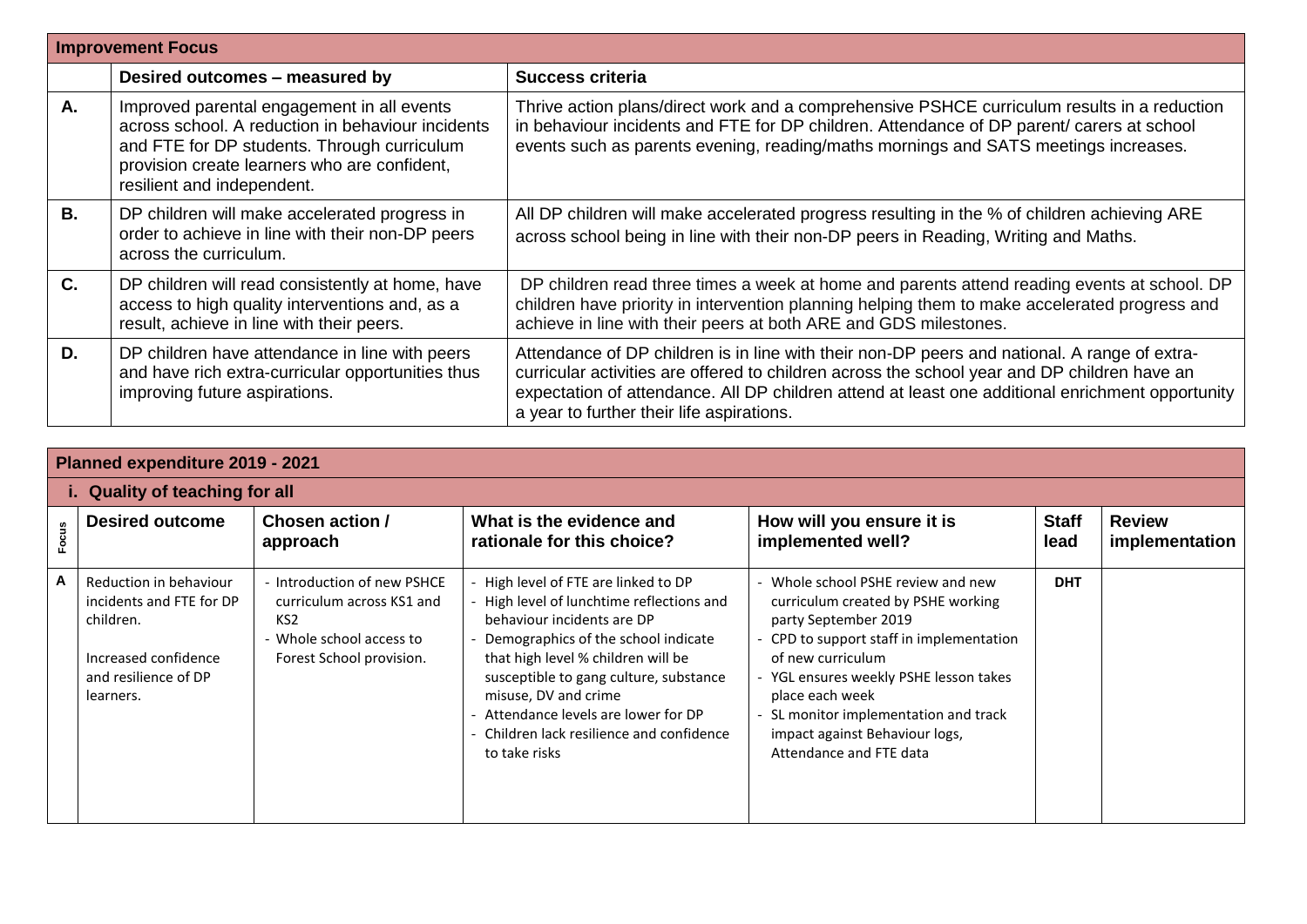| Focus | <b>Desired outcome</b>                                                                                                                                                                              | <b>Chosen action /</b><br>approach                                                                                                                                                                                                                                                                                                                                                                                                                                                   | What is the evidence and<br>rationale for this choice?                                                                                                                                                                                                                                                                                                                                                                                                                                                                                 | How will you ensure it is<br>implemented well?                                                                                                                                                                                                                                                                                          | <b>Staff</b><br>lead    | <b>Review</b><br>implementation |
|-------|-----------------------------------------------------------------------------------------------------------------------------------------------------------------------------------------------------|--------------------------------------------------------------------------------------------------------------------------------------------------------------------------------------------------------------------------------------------------------------------------------------------------------------------------------------------------------------------------------------------------------------------------------------------------------------------------------------|----------------------------------------------------------------------------------------------------------------------------------------------------------------------------------------------------------------------------------------------------------------------------------------------------------------------------------------------------------------------------------------------------------------------------------------------------------------------------------------------------------------------------------------|-----------------------------------------------------------------------------------------------------------------------------------------------------------------------------------------------------------------------------------------------------------------------------------------------------------------------------------------|-------------------------|---------------------------------|
| в     | All DP children will make<br>accelerated progress<br>resulting in the % of<br>children achieving ARE<br>across school being in<br>line with their non-DP<br>peers in Reading, Writing<br>and Maths. | Investment in digital<br>technology to give 1:1 IPad<br>deployment for KS2.<br>Peer tutoring<br>CPD to reflect whole school<br>pedagogy through<br><b>Emotional Coaching,</b><br>developing a positive<br>classroom climate, behavior<br>management and secure<br>cross curricular subject<br>knowledge<br>- Wobbly wallet used as an<br>effective and immediate<br>intervention to enable<br>children to 'catch up and<br>stay up' ready for the<br>continued learning<br>sequence. | - DP children do not achieve in line with<br>their peers resulting in a widening gap<br>in attainment.<br>- High quality teaching and continued<br>professional development has the most<br>significant impact on pupil progress.<br>Using technology to support retrieval<br>practice and self quizzing can increase<br>retention of key ideas and knowledge<br>- Learners take on responsibility for<br>aspects of teaching and for evaluating<br>their success through targeted feedback<br>results in 5months additional progress. | - YGL ensure consistency of<br>implementation<br>- SL monitor implementation and track<br>impact against whole school progress,<br>book looks, lesson observations<br>Behaviour logs, Attendance and FTE<br>data in line with national<br>End of key stage data gap more closely<br>aligned to national.                                | <b>SLT</b>              |                                 |
| C     | DP children will achieve<br>in line with their peers in<br>reading.                                                                                                                                 | CPD to ensure continued<br>success of the RWInc<br>programme across KS1 and in<br>Reciprocal reading skills in<br>both KS1 and KS2.                                                                                                                                                                                                                                                                                                                                                  | Proven success in RWInc programme<br>enabling children to read fluently by<br>end of KS1.<br>2019 phonics score above national with<br>DP children narrowing the gap.<br>Reciprocal reading supports children to<br>read and comprehend texts by<br>improving ability to summmarise,<br>retrieve and infer meaning.                                                                                                                                                                                                                    | -YGL to monitor DP chn as priority in RWI<br>grouping and ensure accurate grouping.<br>-CPD to update new staff and support<br>staff.<br>-RWI lead to monitor delivery and<br>assessment.<br>-End of year data gap narrowing between<br>DP children and all others.<br>- End of key stage data gap more closely<br>aligned to national. | LM<br><b>SLT</b>        |                                 |
| D     | DP children have<br>attendance in line<br>with peers.                                                                                                                                               | Whole school attendance<br>commitment with 'challenge<br>cup' and linked initiatives to<br>drive attendance and raise<br>profile<br>Learning environment<br>promotes attendance and<br>celebrates children who<br>arrive at school on time.<br>SL support with staff to                                                                                                                                                                                                              | Proven strategy for success to engage<br>children and staff in raising profile of<br>attendance at a whole school level.<br>Pupil voice previously evidenced the<br>success of this.<br>- High profile coverage in environments<br>encourages children to achieve 100%<br>attendance as well as friendly<br>competition between classes.<br>Research shows power of positive                                                                                                                                                           | -Attendance lead tracks weekly<br>attendance.<br>-YGL/SL track PA in year group.<br>-Attendance in line with national.<br>-Attendance higher than Coventry schools.<br>-PA reduced.<br>-Lates reduced.<br>-Increase in 100% attendees.<br>-Increase of DP children achieving core<br>value ambassador award due to increased            | <b>SLT</b><br><b>CW</b> |                                 |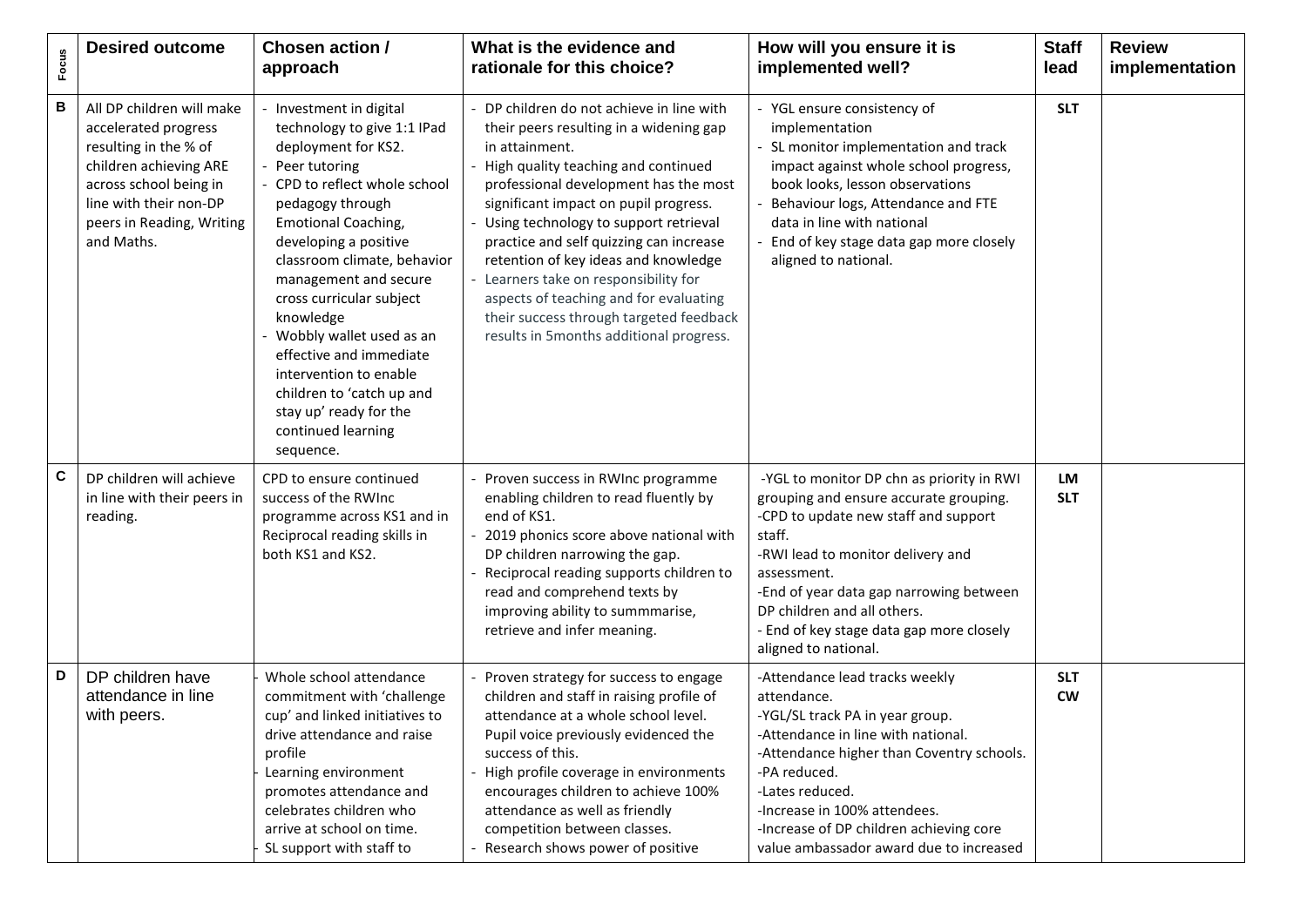|       |                                                                                                                                                                                                              | challenge children's absence<br>and PA.                                                                                                                                                                                                                                                                                                                                                                                                        | relationships, supporting staff to<br>achieve this with families in turn raises<br>attendance across school.                                                                                                                                                                                                                                           | attendance.                                                                                                                                                                                                                                                                                                                                                                                                      |                      |                                 |  |
|-------|--------------------------------------------------------------------------------------------------------------------------------------------------------------------------------------------------------------|------------------------------------------------------------------------------------------------------------------------------------------------------------------------------------------------------------------------------------------------------------------------------------------------------------------------------------------------------------------------------------------------------------------------------------------------|--------------------------------------------------------------------------------------------------------------------------------------------------------------------------------------------------------------------------------------------------------------------------------------------------------------------------------------------------------|------------------------------------------------------------------------------------------------------------------------------------------------------------------------------------------------------------------------------------------------------------------------------------------------------------------------------------------------------------------------------------------------------------------|----------------------|---------------------------------|--|
|       | EEF Evidence - Behaviour Interventions+ Collaborative Learning + Feedback+ Mastery Learning = high impact and low cost<br>ii.                                                                                |                                                                                                                                                                                                                                                                                                                                                                                                                                                |                                                                                                                                                                                                                                                                                                                                                        |                                                                                                                                                                                                                                                                                                                                                                                                                  |                      |                                 |  |
|       | <b>Targeted support</b>                                                                                                                                                                                      |                                                                                                                                                                                                                                                                                                                                                                                                                                                |                                                                                                                                                                                                                                                                                                                                                        |                                                                                                                                                                                                                                                                                                                                                                                                                  |                      |                                 |  |
| Focus | <b>Desired outcome</b>                                                                                                                                                                                       | Chosen action /<br>approach                                                                                                                                                                                                                                                                                                                                                                                                                    | What is the evidence and<br>rationale for this choice?                                                                                                                                                                                                                                                                                                 | How will you ensure it is<br>implemented well?                                                                                                                                                                                                                                                                                                                                                                   | <b>Staff</b><br>lead | <b>Review</b><br>implementation |  |
| A     | Reduction in behaviour<br>incidents and FTE for DP<br>children.                                                                                                                                              | - Whole school Thrive<br>approach, class and<br>individual action plans (LM<br>Team) and specific<br>children's direct work.<br>Nurture provision to<br>support children with<br>significant SEMH                                                                                                                                                                                                                                              | - High level of children with significant<br>gaps in their SEMH resulting in their lack<br>of ability to self regulate their emotions<br>resulting in high levels of emotional<br>need, lack of resilience and poor mental<br>well being.                                                                                                              | - Whole school class targets<br>Thrive lead monitors and assesses<br>impact of Thrive individual action plans<br>- JT Thrive Trainer monitor<br>implementation and track impact<br>against Thrive assessments<br>Governor Termly impact reports<br>Impact on Boxall Profile assessments<br>Senior Leaders track quality of provision<br>and report to HT                                                         | JT<br><b>CJ</b>      |                                 |  |
| В     | All DP children will make<br>accelerated progress<br>resulting in the % of<br>children achieving AE<br>standards across school<br>being in line with their<br>non-DP peers in Reading,<br>Writing and Maths. | Pre tutoring used as<br>effective intervention<br>during assembly time to<br>pre-teach key mathematical<br>concepts.<br>RWInc intervention used in<br>KS1 to bridge any gaps in<br>sound acquisition, fluency<br>in reading or<br>decoding/blending skills.<br>Precision teach for SEND<br>and LA learners.<br>- 3 <sup>rd</sup> Space Maths<br>entitlement small group<br>intervention giving key and<br>age specific mathematical<br>skills. | Selected interventions evidenced as<br>successful from EEF.<br>School evidence of success (intervention<br>report) in selected interventions raising<br>attainment across school.<br>Interventions selected best practice in<br>bridging common gaps in learning for DP<br>children.<br>Phonics data 2019 and KS1 reading data<br>2019 above national. | -YGL will select must vulnerable children<br>to access interventions dependent on gap<br>to ARE.<br>-DP children given priority to bridge gap.<br>-AHT to monitor quality of intervention<br>across school and ensure the correct<br>children are accessing.<br>-Interventions led by best practitioners to<br>ensure high impact.<br>-AHT to review impact termly and % of<br>children bridging attainment gap. | EM                   |                                 |  |
| C     | DP children make<br>accelerated progress in<br>reading to be in line with<br>their non-DP peers.                                                                                                             | After school reading club for<br>underachieving DP children.<br>Cadent/Beanstalk volunteer<br>programme to increase 'love<br>of reading' and literative                                                                                                                                                                                                                                                                                        | High level of DP children not achieving in<br>line with peers and not reading regularly<br>at home. Opportunity for extra reading<br>opportunity to close gap.<br>High number of DP children to not have<br>high quality texts to access outside of                                                                                                    | YGL to use data and quintupilation to<br>select children for correct interventions.<br>EM to oversee impact of interventions<br>including termly data tracking and half<br>termly reviews.<br>EM to lead CPD to ensure best delivery of                                                                                                                                                                          | EM                   |                                 |  |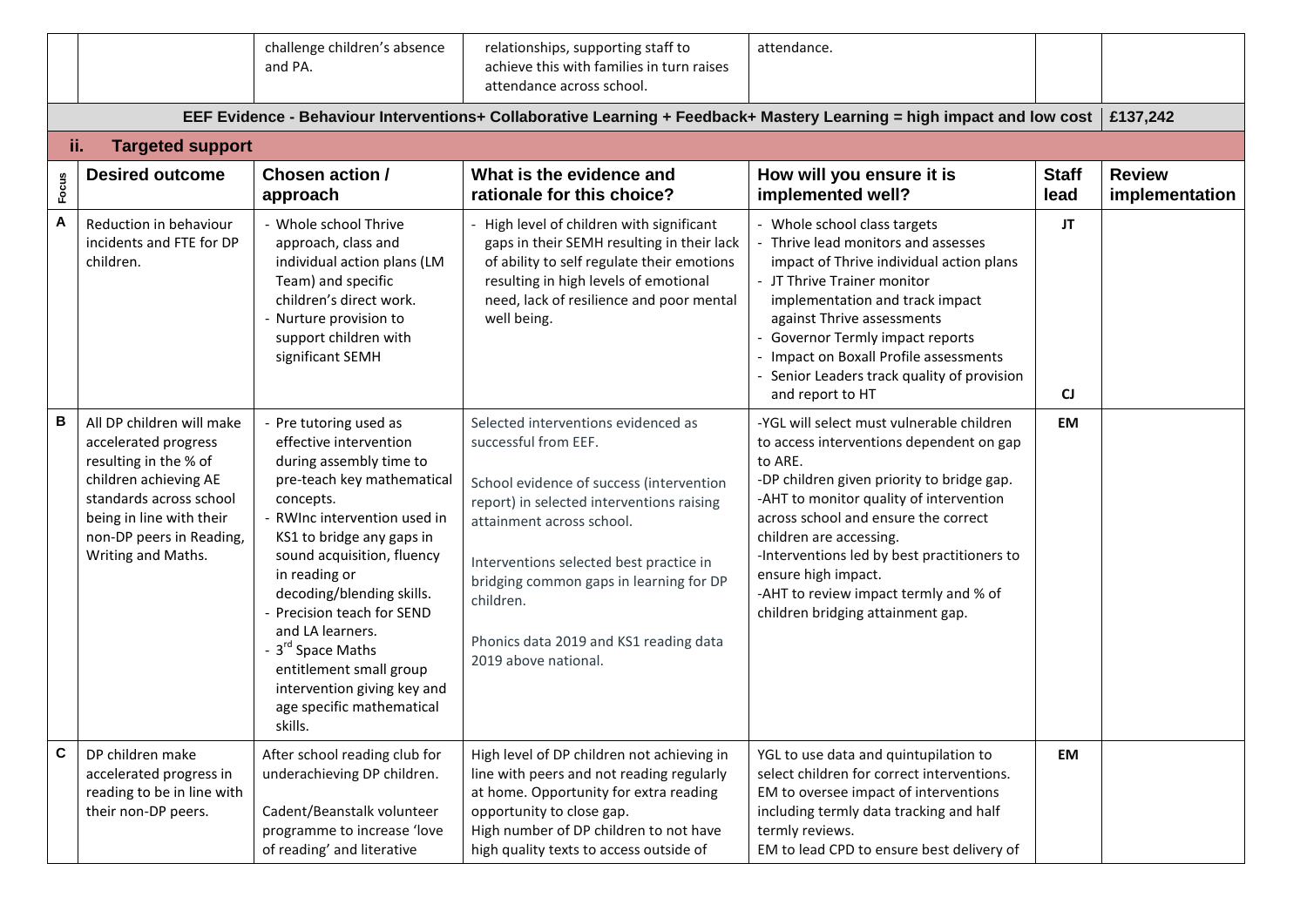|       |                                                                                                                                                  | knowledge.<br>RWInc intervention across<br>EYFS and KS1                                                                                                                                                                                                                                                                                                                                                                                                               | school. Opportunity for children to build<br>relationships to further progress.<br>Proven success of RWInc intervention in<br>progress of DP children in learning<br>phonemes and fluency.                                                                                                                                                                                          | interventions with classroom links.<br>End of year data gap narrowing between<br>DP children and all others.<br>End of key stage data gap more closely<br>aligned to national.                                                                                                                                                                                                         |                                       |                                 |
|-------|--------------------------------------------------------------------------------------------------------------------------------------------------|-----------------------------------------------------------------------------------------------------------------------------------------------------------------------------------------------------------------------------------------------------------------------------------------------------------------------------------------------------------------------------------------------------------------------------------------------------------------------|-------------------------------------------------------------------------------------------------------------------------------------------------------------------------------------------------------------------------------------------------------------------------------------------------------------------------------------------------------------------------------------|----------------------------------------------------------------------------------------------------------------------------------------------------------------------------------------------------------------------------------------------------------------------------------------------------------------------------------------------------------------------------------------|---------------------------------------|---------------------------------|
| D     | DP children have<br>attendance in line with<br>peers.                                                                                            | Collaboration Cup to<br>promote attendance.<br>Intervention team 1:1 work<br>with PA and families.<br>SLT support attendance<br>lead in challenging low<br>attendance<br>Parent workshops to<br>improve attendance.<br>Attendance lead completing<br>first day call backs and<br>home visits.<br>Five Minute Friday to<br>promote class high<br>attendance. Breakfast club<br>and wrap around care to<br>support families with<br>children's attendance at<br>school. | -A small number of DP children remain PA.<br>1:1 work supports these vulnerable<br>children and families and thus increases<br>attendance.<br>-Safeguards children whilst ensuring<br>absence from school is challenged and<br>children are back in school quickly.<br>-Wrap around care supports DP children<br>to be in school relieving some pressure off<br>vulnerable families | -YGL/SL track PA in year group.<br>-Attendance in line with national.<br>-Attendance higher than Coventry schools.<br>-PA reduced.<br>-Lates reduced.<br>-Increase in 100% attendees.                                                                                                                                                                                                  | <b>CW</b><br><b>LM</b><br><b>Team</b> |                                 |
|       |                                                                                                                                                  |                                                                                                                                                                                                                                                                                                                                                                                                                                                                       | EEF - Individualised/small group Tuition+Oral Language Intervention+Parental Engagement+Phonics+Reading+ +Social&Emotional = high impact, high £                                                                                                                                                                                                                                    |                                                                                                                                                                                                                                                                                                                                                                                        |                                       | £162,011                        |
| iii.  | <b>Other approaches</b>                                                                                                                          |                                                                                                                                                                                                                                                                                                                                                                                                                                                                       |                                                                                                                                                                                                                                                                                                                                                                                     |                                                                                                                                                                                                                                                                                                                                                                                        |                                       |                                 |
| Focus | <b>Desired outcome</b>                                                                                                                           | Chosen action /<br>approach                                                                                                                                                                                                                                                                                                                                                                                                                                           | What is the evidence and<br>rationale for this choice?                                                                                                                                                                                                                                                                                                                              | How will you ensure it is<br>implemented well?                                                                                                                                                                                                                                                                                                                                         | <b>Staff</b><br>lead                  | <b>Review</b><br>implementation |
| A     | Full engagement of DP<br>parents/carers at school<br>events such as parents<br>evening, reading/maths<br>mornings and SATS<br>meetings increase. | Parent workshops to promote<br>oracy (EY)<br>Parent workshops Reading<br>and Maths<br>Parent workshops parenting<br>and E Safety<br>Stay and Play provision for<br>children younger than 4.<br>2 Year old provision for<br>targeted high need pupils.<br>Forest school after school<br>parent and child sessions.                                                                                                                                                     | Improved early oracy skills link to<br>improved attainment for DP.<br>Parental engagement results in increased<br>ambition and improved outcomes.<br>Creating a positive relationship between<br>school and home leads to increased<br>attendance rates.                                                                                                                            | - Timetabled across the academic year<br>for best impact and to support<br>attendance of parents and carers.<br>- Targeted invites<br>Senior leaders accessible on the<br>school gates to build relationships and<br>rapport<br>- 50 word scripted letter to support<br>accessibility<br>Email information to parents and text<br>message feedback of positive impact<br>in classrooms | <b>SLT</b>                            |                                 |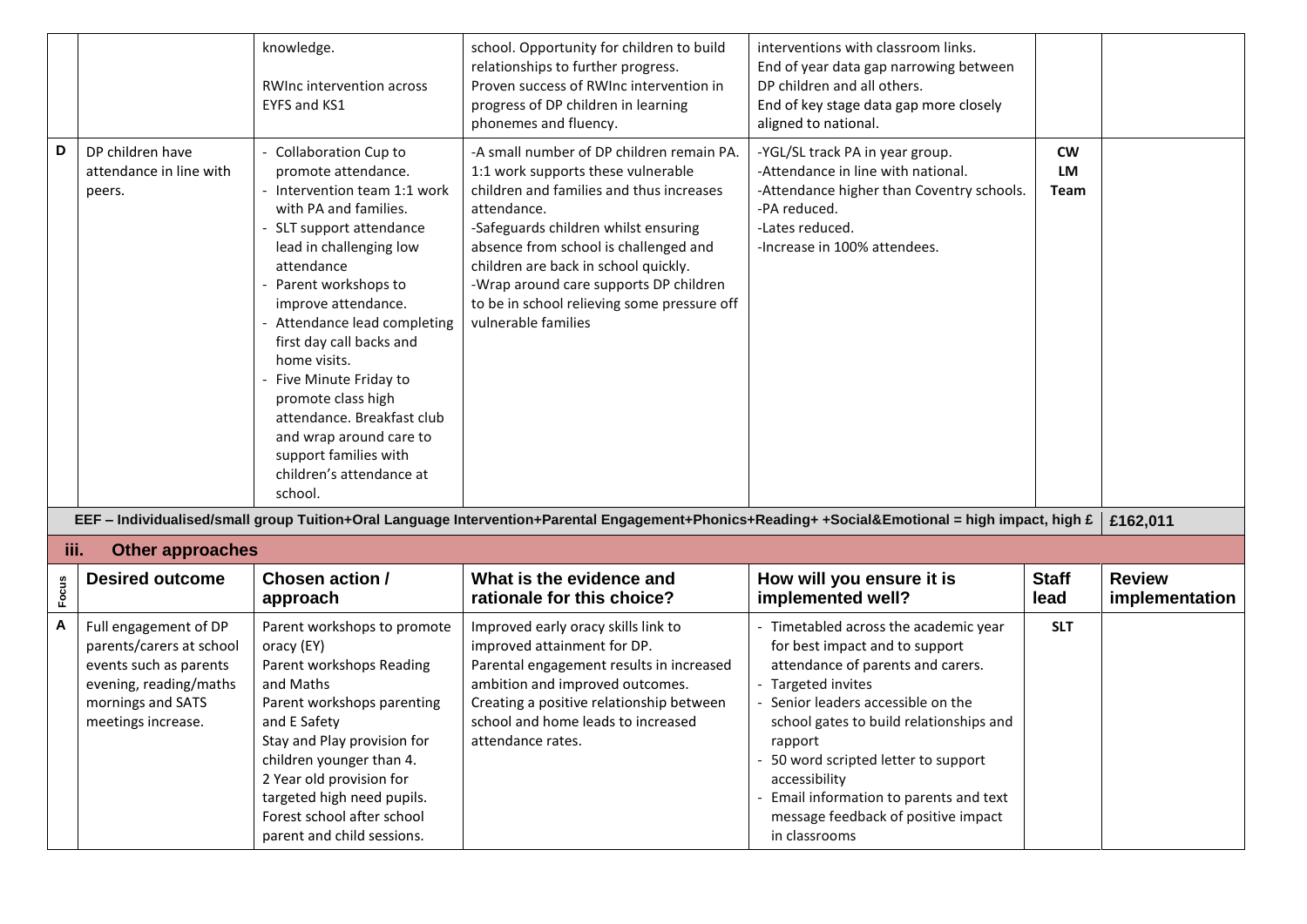|   |                                                                                                                                                                                                     |                                                                                                                                                                                                                                                                                                                                                                                             |                                                                                                                                                                                                                                                                                                                                                                                                                                                                                                                                    | - Increased whole school attendance %<br>- Increased participation in and support<br>of home learning tasks                                                                                                                                                                                                                                                                                    |                  |         |
|---|-----------------------------------------------------------------------------------------------------------------------------------------------------------------------------------------------------|---------------------------------------------------------------------------------------------------------------------------------------------------------------------------------------------------------------------------------------------------------------------------------------------------------------------------------------------------------------------------------------------|------------------------------------------------------------------------------------------------------------------------------------------------------------------------------------------------------------------------------------------------------------------------------------------------------------------------------------------------------------------------------------------------------------------------------------------------------------------------------------------------------------------------------------|------------------------------------------------------------------------------------------------------------------------------------------------------------------------------------------------------------------------------------------------------------------------------------------------------------------------------------------------------------------------------------------------|------------------|---------|
| В | All DP children will make<br>accelerated progress<br>resulting in the % of<br>children achieving ARE<br>across school being in<br>line with their non-DP<br>peers in Reading, Writing<br>and Maths. | After school reading clubs YR-<br>Y6 for DP children and<br>underachievers.<br>After school maths booster<br>classes.<br>After school homework club<br>for DP children and young<br>carers.                                                                                                                                                                                                 | - High number of DP children do not have<br>parental engagement in learning at home<br>resulting in them falling behind peers.<br>Maximizing time with children for first<br>quality teaching to increase attainment<br>for DP children.<br>- After school provision being led by LSA<br>and teachers to support nurtured<br>relationships and give high profile to<br>support offered.                                                                                                                                            | -Expected attendance for all. Initiatives<br>in place to track this and YGL/AHT to<br>challenge if attendance drops.<br>-AHT to monitor quality of reading clubs<br>and booster sessions to ensure<br>maximum impact.<br>-50 word scripted letter to detail<br>importance and support accessibility.                                                                                           | <b>EM</b>        |         |
| C | DP children read<br>regularly at both home<br>and school and develop<br>a love of reading.                                                                                                          | Investment in quality texts for<br>classrooms including chosen<br>key texts for each year group<br>and group reads.<br>Investment in Oxford Press E-<br>Books to be accessed at home<br>and at school via IPad<br>deployment.                                                                                                                                                               | High number of DP children have limited<br>or no access to high quality texts in the<br>home.<br>High number of DP children not reading<br>regularly at home due to lack of texts and<br>engagement.<br>Pupil voice suggested that a wider breadth<br>of texts needed to be available to engage<br>learners.                                                                                                                                                                                                                       | YGL oversees purchasing age<br>appropriate high quality texts to engage<br>children.<br>Class teachers to track home reading via<br>the Oxford Press website and challenge<br>where reading is not taking place.<br>E-Books to be used within the school<br>day to encourage a breadth of reading.<br>SL to track home reading within focus<br>year groups and impact of E-Book<br>deployment. | <b>SLT</b>       |         |
| D | DP children have high<br>aspirations for their<br>future.                                                                                                                                           | Rich extra-curricular<br>opportunities to increase<br>cultural capital and core value<br>skills e.g. collaboration and<br>resilience.<br>Heavily discounted places for<br>DP children on residential<br>visits across school.<br>Aspire to inspire event<br>alongside parent/carers to<br>explore future career<br>prospects.<br>Learning enrichment day for<br>GDS/potential GDS children. | DP children require further opportunity<br>outside of the classroom to demonstrate<br>the core values essential for future life<br>aspirations and to increase development<br>of cultural capital.<br>High number of DP children lack<br>aspirations for future careers and<br>opportunities as well as the parental<br>support to achieve these.<br>High achieving DP children require further<br>enrichment experiences e.g. creative<br>writing, imagineering, problem solving<br>skills to bridge the gap to all other pupils. | -DP children consistently access extra-<br>curricular clubs.<br>-DP children attend residential trips and<br>wider school experiences.<br>-Pupil voice shows raised aspirations for<br>DP children across school.<br>-% of DP children achieving GDS<br>increases at end of key stages.                                                                                                        | KH<br><b>SLT</b> |         |
|   |                                                                                                                                                                                                     |                                                                                                                                                                                                                                                                                                                                                                                             | EEF - Individualised/small group Tuition + Parental Engagement + Social & Emotional = high impact, high £                                                                                                                                                                                                                                                                                                                                                                                                                          |                                                                                                                                                                                                                                                                                                                                                                                                |                  | £97,837 |